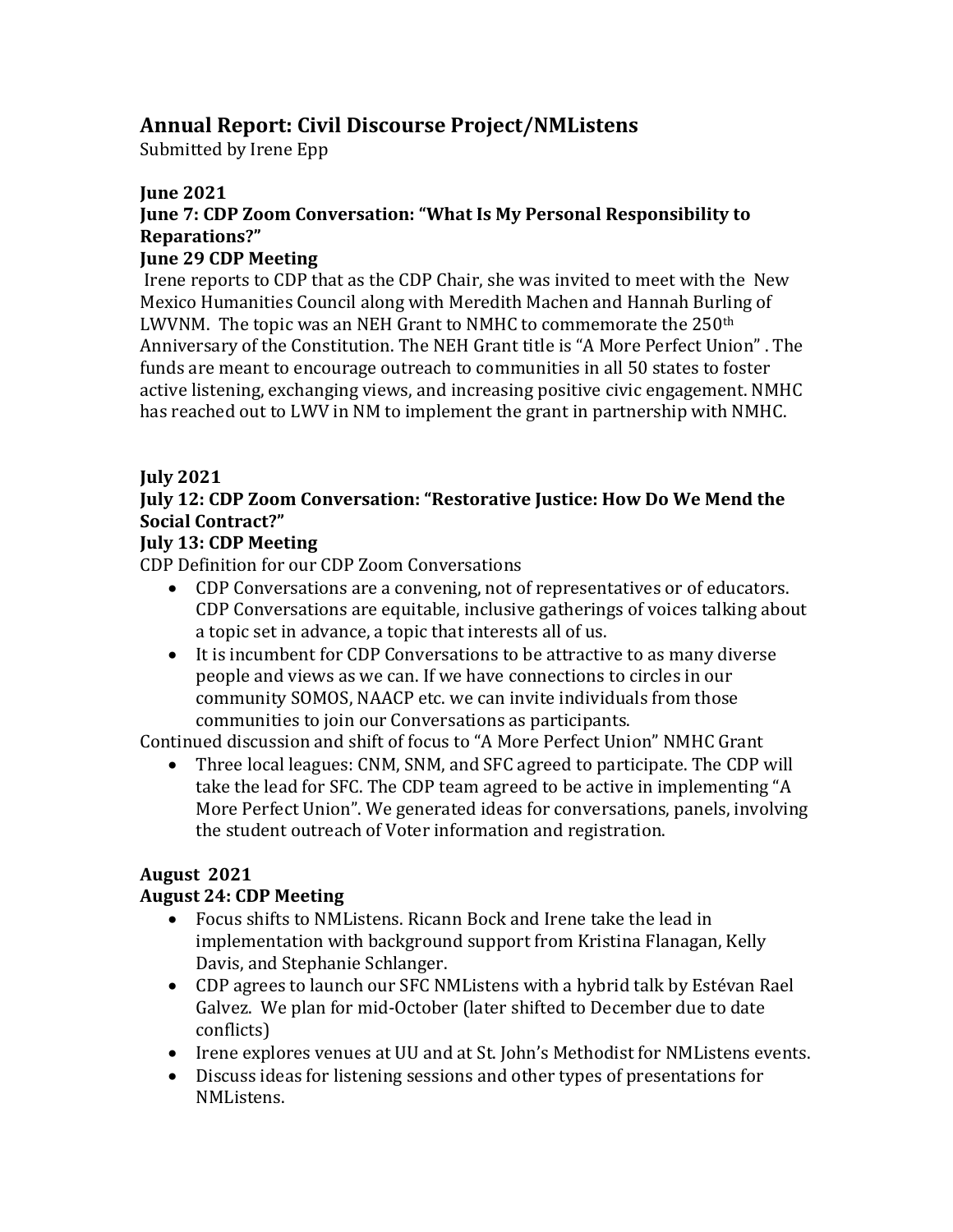#### **NMListens October 2021 October 5 NMListens Leadership Team Meeting**

- NMHC Grant Application completed by Leadership Team composed of LWVCNM, SNM, SFC and submitted by NMHC to NEH in August.
- NEH posted notice of action on September 27, 2021 with promise to fulfill our request for \$50,000 to complete the A More Perfect Union project
- NMListens Leadership Team discusses planned budget for the project. Three local leagues will share funding. Some funding is for the project as a whole. Grant total is \$50,000.

#### **October 14 Meeting**

- NMHC Press Release
- Leadership Team work on logistics for launch

### **December 2021**

### **December 5: Estévan Rael Gálvez: Telling Reflections of New Mexico at St. John's Methodist**

### **December 9 NMListens Leadership Meeting**

- Develop one page flyer for NMListens conversation ground rules and norms
- Create form for payment to support function entities, persons

#### **January 2022**

**Regular Bi-weekly meetings on NMListens statewide Leadership Team continue. Chaired by NMHC Project Director, Bethany Tabor. Ricann and Bethany represent SFC.**

#### **February 2022**

**(Facilitator training by Christa Slaton implemented in February and continues to present.)**

**February 5: "Santa Fe Stories You've Never Heard" at St. John's Methodist February 19: Edgewood Public Library: "Old Roots, New Routes: Connecting Our Past & Present"**

## **March 2022**

## **March 3 Leadership Team Meeting**

• Bethany Tabor and Irene reach out to Karen Wentworth co-predident at CNM about having a collaboration for a listening session at the Gordon Bernell Charter School in Albuquerque. We will begin that connection in May.

## **March 19: Edgewood Public Library: "Visions for Our Future"**

#### **April 2022**

• Irene begins active collaboration with Kristen Sandoval, Programs Director at Southside Branch Library for a NMListens session with a panel on May 21: "Southside Voices: Essential Contributors in Our Community".